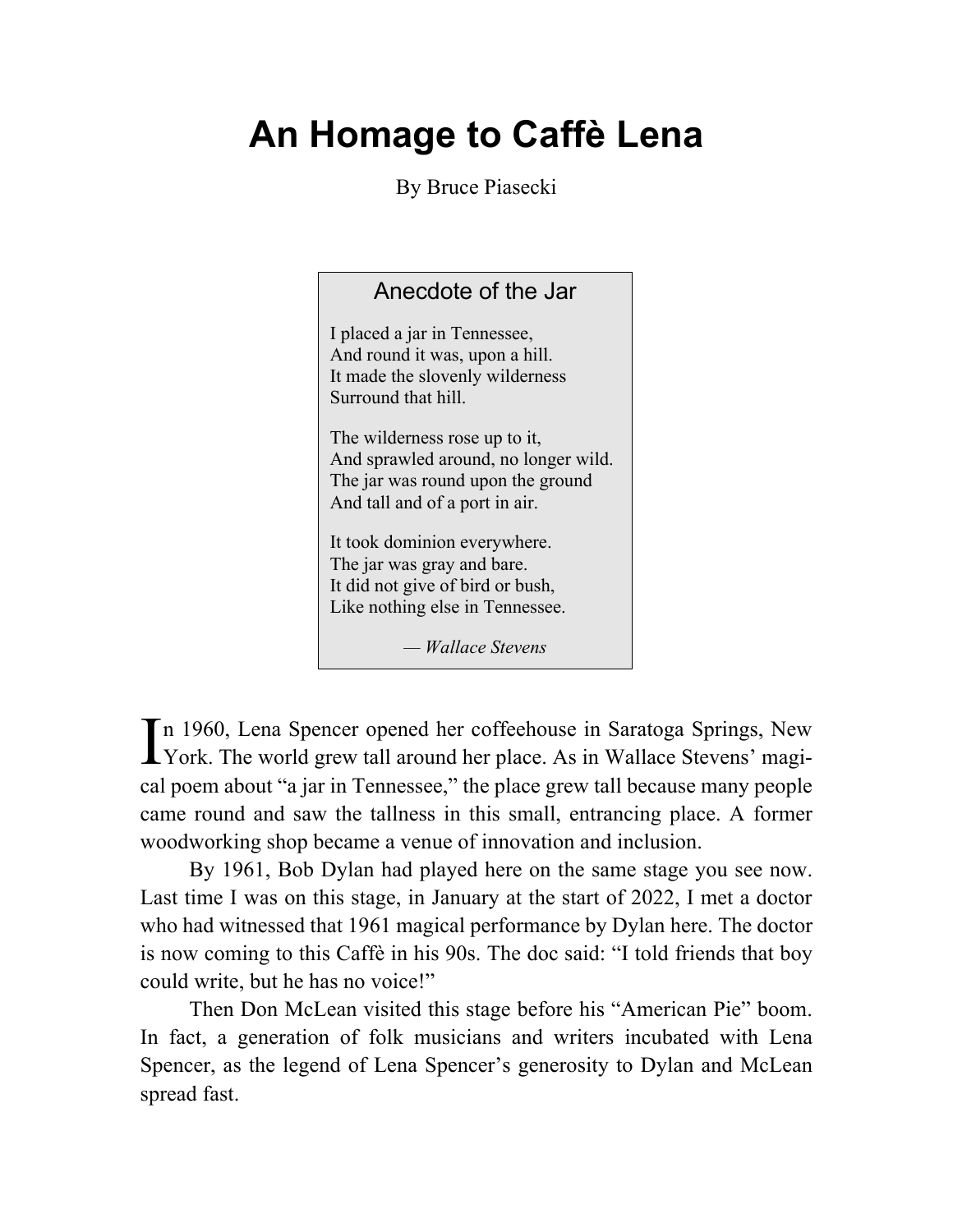This is the way history is made—by kindness and focus—not only through violence, and war.

In our next 90 minutes today, let's call this kind of history "the popular history of shared music and culture." Think of my new book as a kind of prayer for hope, this *A New Way to Wealth* as a song for a near future, where we can address climate change and resource scarcities together, not apart.



## Phase Two

Not long after this boom began at Caffè Lena with the musicians, they began their storytelling and open mic days.

Spalding Gray—what a total trip!—came to this stage to practice his massively funny storytelling scrapes with fate. It was fun, fabulous. Eventually, like Bob Dylan, Gray took to TV and the biggest stages. This stream of Caffè Lena storyteller-troubadours opened my style—as I left tenure at RPI and as the century turned into a more colorful set of cultural intensities on climate change, the rise of Chinese capitalism, and of course Mr. Putin.

Cultural history was blooming in Saratoga Springs, New York, like a new spring composite flower before our eyes—from the new solution-seeking stage of environmentalism in Sustainable Saratoga to the broad voices calling for greater diversity and inclusion and a democratic justice in our streets and with our police.

In keeping with Lena's devotion to presenting talent, Sarah Craig continues this special mix of programming. She and her special team set a stage for music and storytelling year-round that joins the feeling of being at home with livestream.

What the Caffè represents for me should now be clear. For this small Polish immigrant voice of mine grew each decade into a faith that you could be a troubadour, too, even in these dark days of Putin and Trump.

You could be a more inquisitive dog, barking out loud like a Beat, running along and picking up smells and foods that caused your further growth. Rather than the black and white shrills of fact and academics, you could write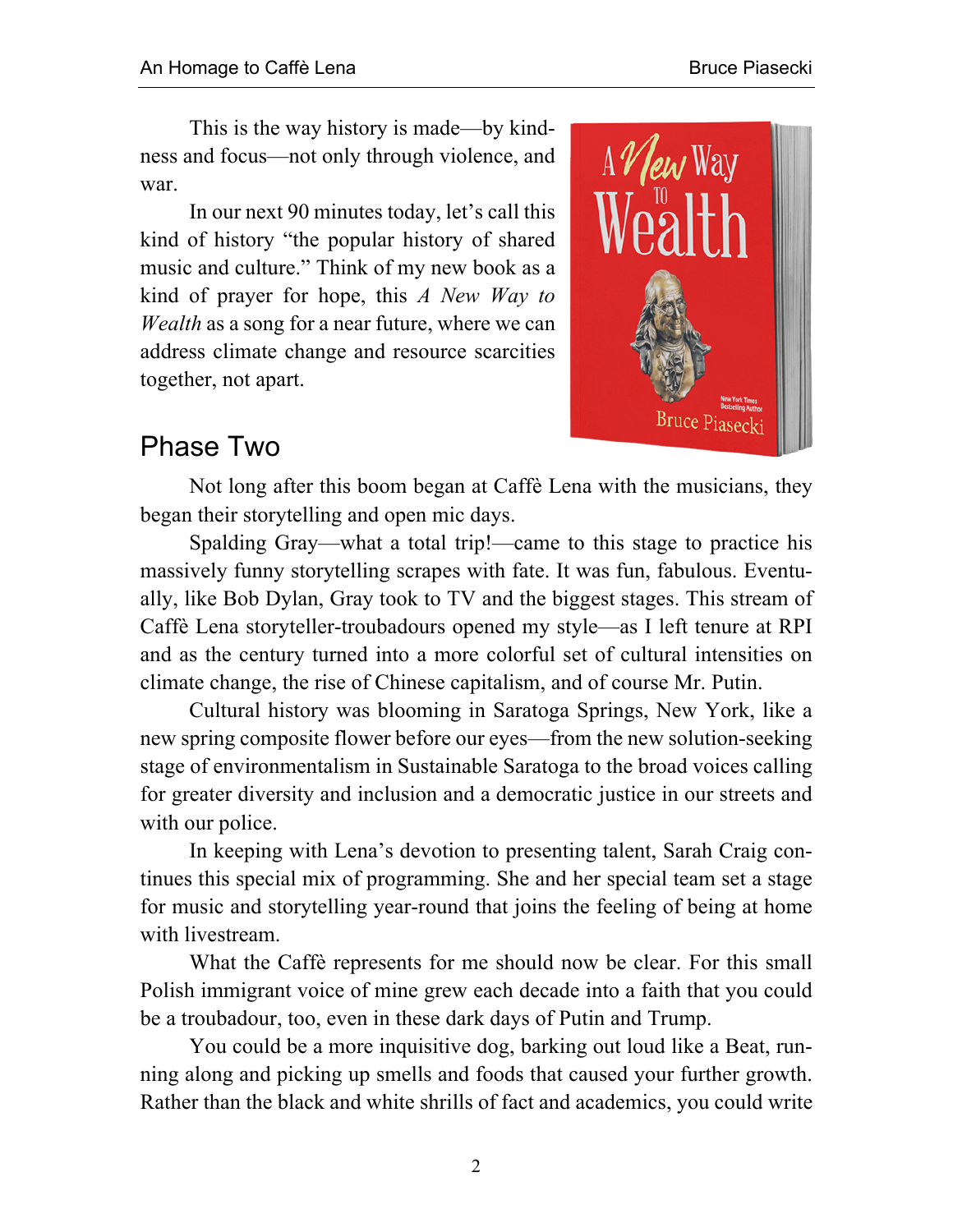in color, narratives of discovery and hope. As Leonard Cohen sings, you could enter "the Tower of Song," and strive to hear King David's chord more directly, less abstractly.

Thanks to Caffè Lena, this became a possibility for me.

You—Sarah Craig, sitting in this audience now, with a global stream of intelligent, selective guests at your side—are the country's most continuous and generous folk venue, a live stage, a place where you can pursue the freedom in your phrasing and the music in your ears.

Thanks.

## Phase Three: The Future

Now, my friends, I ask you: Who wrote this next paragraph on page 75 of their exceptional picture book of dreams, myths, and music, that sums up why I am here?

*What makes America exceptional isn't our wealth or size or skyscrapers or military power. It's the fact that America's the only nation in human history that's made up of people of every race, religion, and culture from every corner of the globe. And that we've had faith in our democracy, our common creed, to blend this hodgepodge of humanity into one people. Nothing symbolizes this truth more than our music.*

Have you figured it out yet? Can you detect the voice and cadence in this luminous jointly penned prose song?

Well, the book's title is *Renegades: Born in the USA*. By "music" they meant not just music in the abstract, but also the protest songs of ordinary American people, our collective voice.

This picture book is written, with script writers, by Barack Obama and Bruce Springsteen. These two men, plus Ben Franklin, plus the strong women in my family and life, plus George Orwell, and especially the living legend Bob Dylan, confirm this claim on diversity and inclusion. Prejudice can never defeat this history, although it will try daily.